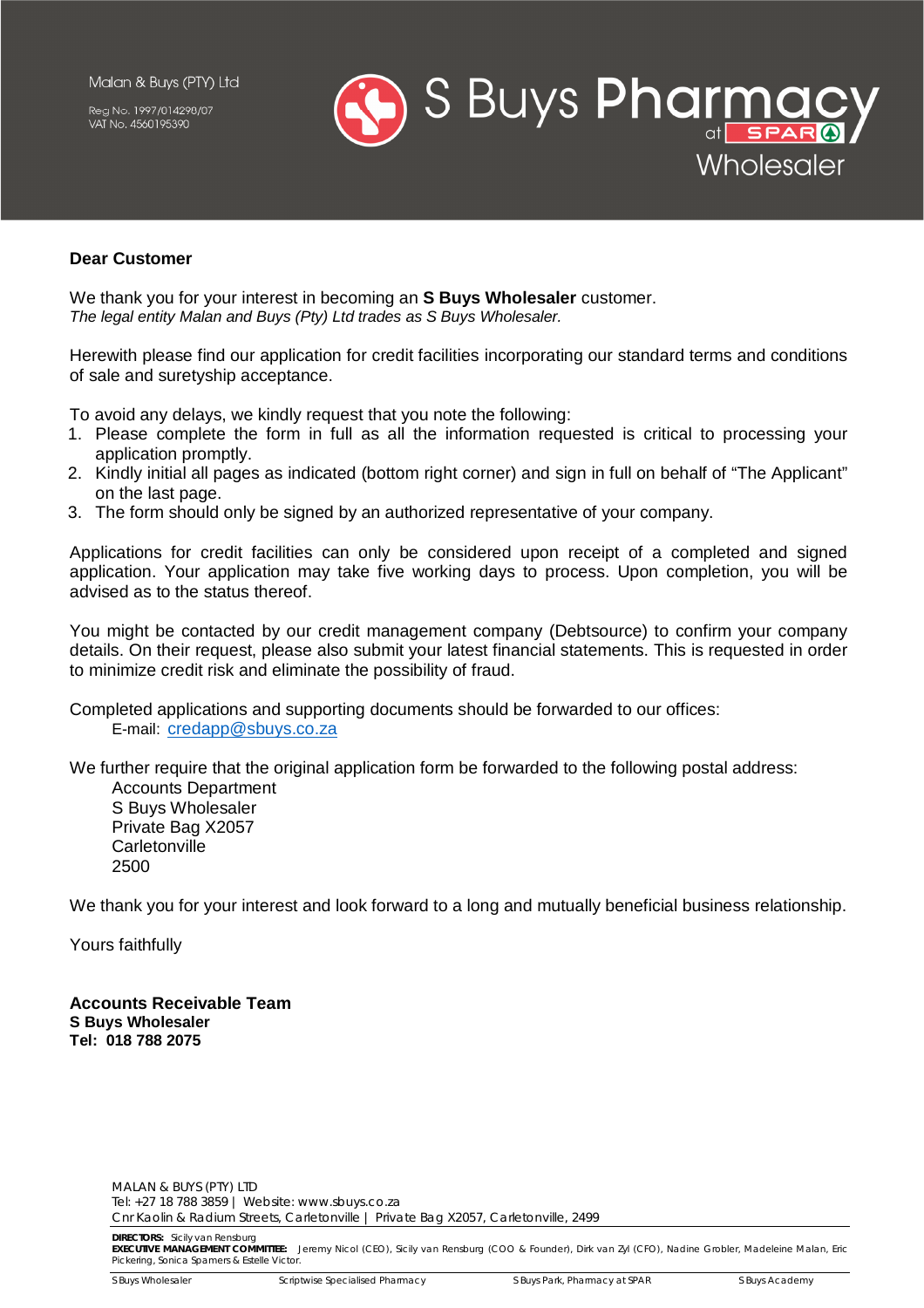# **THIS APPLICATION FOR CREDIT FACILITIES INCORPORATES STANDARD TERMS AND CONDITIONS OF SALE AND SURETYSHIP ACCEPTANCE.**

# **SECTION A – Questionnaire**

We,

(hereinafter referred to as "THE APPLICANT") hereby make application for credit facilities for the opening of an account with **MALAN AND BUYS (PTY) LTD, t/a S BUYS WHOLESALER**, a company with registration number 1997/014298/07 registered in accordance to the company laws of the Republic of South Africa (hereinafter referred to as "S BUYS WHOLESALER"). In support of this application, the following information is furnished:

1.1 Legal entity type (please tick)

|      | <b>Sole Ownership</b>                                                                                                    | Partnership                                                 | <b>Close Corporation</b> |          |   | Private Co (Pty) Ltd | Public Co. (Ltd)                                                                                                                                                                                                               | <b>Trust</b> |  |
|------|--------------------------------------------------------------------------------------------------------------------------|-------------------------------------------------------------|--------------------------|----------|---|----------------------|--------------------------------------------------------------------------------------------------------------------------------------------------------------------------------------------------------------------------------|--------------|--|
| 1.2  | Scope of Business (please tick)                                                                                          |                                                             |                          |          |   |                      |                                                                                                                                                                                                                                |              |  |
|      | <b>Dispensing</b><br>doctor                                                                                              | <b>Consultation</b><br>rooms                                | <b>Clinic</b>            | Hospital |   | Retail<br>pharmacy   | Hospital<br>pharmacy                                                                                                                                                                                                           | <b>Other</b> |  |
| 2.1  |                                                                                                                          |                                                             |                          |          |   |                      |                                                                                                                                                                                                                                |              |  |
| 2.2  |                                                                                                                          |                                                             |                          |          |   |                      |                                                                                                                                                                                                                                |              |  |
| 2.3  |                                                                                                                          |                                                             |                          |          |   |                      |                                                                                                                                                                                                                                |              |  |
| 2.4  |                                                                                                                          |                                                             |                          |          |   |                      |                                                                                                                                                                                                                                |              |  |
| 2.5  | Registered Practice number (attach certificate) / Department of Health license number (attach certificate)               |                                                             |                          |          |   |                      |                                                                                                                                                                                                                                |              |  |
|      |                                                                                                                          |                                                             |                          |          |   |                      |                                                                                                                                                                                                                                |              |  |
| 2.6  | SA Pharmacy Council number: (attach certificate) or Health Professions Council of SA number (HPCSA) (attach certificate) |                                                             |                          |          |   |                      |                                                                                                                                                                                                                                |              |  |
|      |                                                                                                                          |                                                             |                          |          |   |                      |                                                                                                                                                                                                                                |              |  |
|      |                                                                                                                          |                                                             |                          |          |   |                      |                                                                                                                                                                                                                                |              |  |
| 3.1  |                                                                                                                          |                                                             |                          |          |   |                      |                                                                                                                                                                                                                                |              |  |
|      |                                                                                                                          |                                                             |                          |          |   |                      | Code                                                                                                                                                                                                                           |              |  |
| 3.2  | Physical Address of THE APPLICANT in terms of Section B, clause 4 of the Terms and Conditions of Sale                    |                                                             |                          |          |   |                      |                                                                                                                                                                                                                                |              |  |
|      |                                                                                                                          |                                                             |                          |          |   |                      |                                                                                                                                                                                                                                |              |  |
|      |                                                                                                                          |                                                             |                          |          |   |                      |                                                                                                                                                                                                                                |              |  |
| 3.3  | <b>Delivery Address</b>                                                                                                  | <u> 1990 - Johann Stoff, amerikansk politiker (d. 1980)</u> |                          |          |   |                      |                                                                                                                                                                                                                                |              |  |
|      |                                                                                                                          |                                                             |                          |          |   |                      | and the contract of the contract of the contract of the contract of the contract of the contract of the contract of the contract of the contract of the contract of the contract of the contract of the contract of the contra |              |  |
| 3.4  | <b>Telephone Numbers</b>                                                                                                 |                                                             |                          |          |   |                      | Area Code ( ) and a set of the contract of the contract of the contract of the contract of the contract of the contract of the contract of the contract of the contract of the contract of the contract of the contract of the |              |  |
| 3.5  | <b>Telefax Number</b>                                                                                                    |                                                             |                          |          |   |                      |                                                                                                                                                                                                                                |              |  |
| 3.6  | Cellular Number                                                                                                          |                                                             |                          |          |   |                      |                                                                                                                                                                                                                                |              |  |
| 3.7  | e-Mail address                                                                                                           |                                                             |                          |          |   |                      |                                                                                                                                                                                                                                |              |  |
| 3.8  | Name, Address, and Contact number of Landlord                                                                            |                                                             |                          |          |   |                      |                                                                                                                                                                                                                                |              |  |
|      |                                                                                                                          |                                                             |                          |          |   |                      |                                                                                                                                                                                                                                |              |  |
| 3.9  | Person responsible for account payment                                                                                   |                                                             |                          |          |   |                      |                                                                                                                                                                                                                                |              |  |
| 3.10 | <b>Business Function of THE APPLICANT</b>                                                                                |                                                             |                          |          |   |                      |                                                                                                                                                                                                                                |              |  |
|      |                                                                                                                          |                                                             |                          |          |   |                      |                                                                                                                                                                                                                                |              |  |
| 4.1  | Date Business Commenced Trading                                                                                          |                                                             | D                        | D        | М | М<br>Y               | Y<br>Y<br>Y                                                                                                                                                                                                                    |              |  |

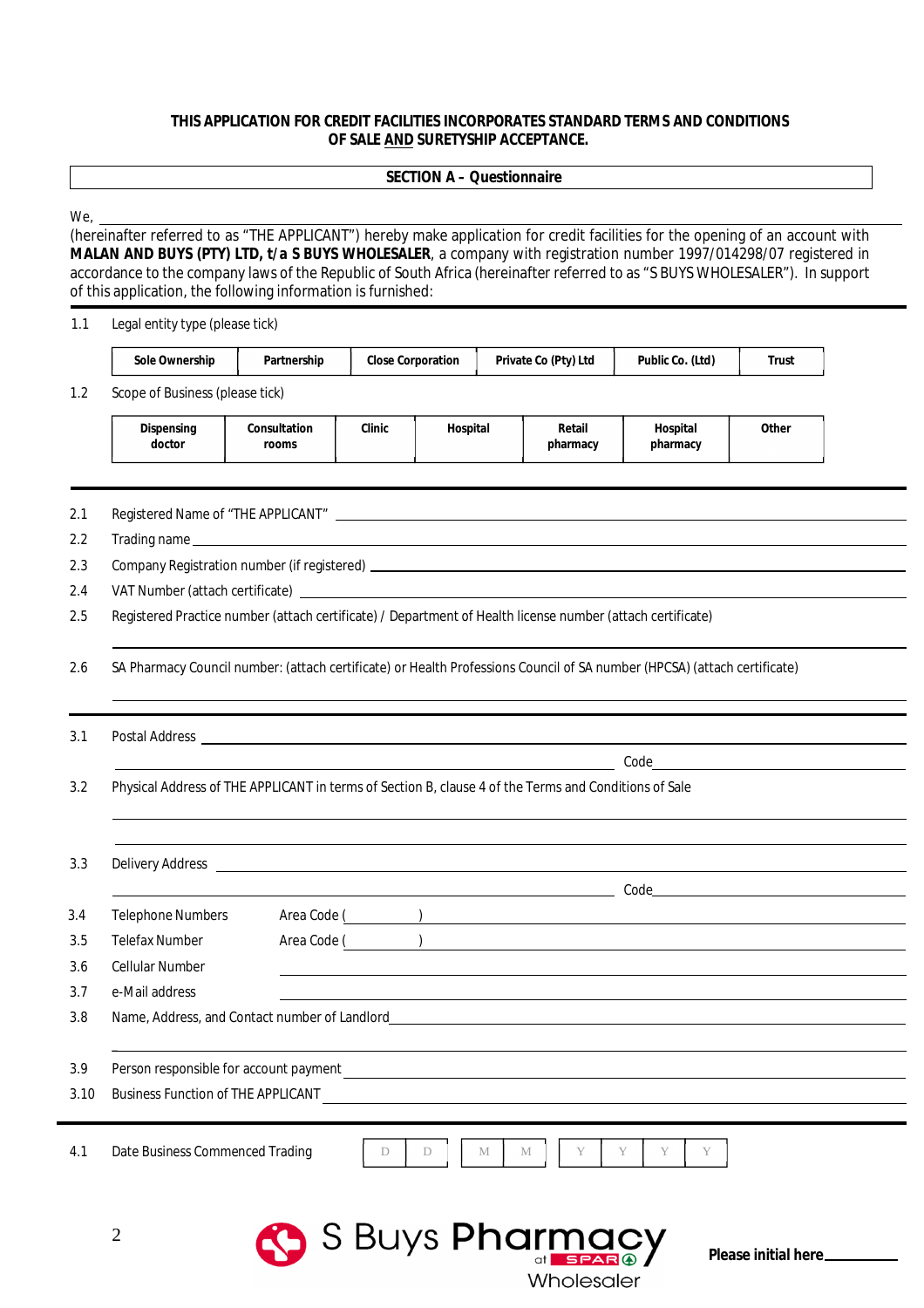| 5.1  | <b>Bankers</b>           |                                                                                                                        |                                                                                                                                                                                                                                     |
|------|--------------------------|------------------------------------------------------------------------------------------------------------------------|-------------------------------------------------------------------------------------------------------------------------------------------------------------------------------------------------------------------------------------|
| 5.2  | <b>Branch</b>            |                                                                                                                        |                                                                                                                                                                                                                                     |
| 5.3  | <b>Account Number</b>    |                                                                                                                        |                                                                                                                                                                                                                                     |
| 5.4  | Branch Code              |                                                                                                                        |                                                                                                                                                                                                                                     |
| 5.5  | Type of account          |                                                                                                                        |                                                                                                                                                                                                                                     |
| 5.6  | Date account opened      |                                                                                                                        |                                                                                                                                                                                                                                     |
| 5.7  | Holding Company name     | <u> 1989 - Johann Stoff, deutscher Stoffen und der Stoffen und der Stoffen und der Stoffen und der Stoffen und der</u> |                                                                                                                                                                                                                                     |
| 5.8  | Percentage share holding | <u> 1989 - John Stein, Amerikaansk politiker (</u>                                                                     |                                                                                                                                                                                                                                     |
| 5.9  |                          |                                                                                                                        | Tel Number <u>and the second service</u> and the service of the service of the service of the service of the service of the service of the service of the service of the service of the service of the service of the service of th |
| 5.10 |                          | Date of last audited financial statements (please attach hereto) _______________                                       |                                                                                                                                                                                                                                     |

6. Details of principals (Sole Owner / Partners /Members / Directors/ Trustees) - SA CITIZENS & FOREIGN NATIONALS

| <b>Full Name</b> | ID Number(SA Citizens only)                                 | <b>Home Address</b> | <b>Home Phone</b> |
|------------------|-------------------------------------------------------------|---------------------|-------------------|
|                  |                                                             |                     |                   |
|                  |                                                             |                     |                   |
|                  |                                                             |                     |                   |
| <b>Full Name</b> | Passport Number & Date of Birth<br>(Foreign Nationals Only) | <b>Home Address</b> | <b>Home Phone</b> |
|                  |                                                             |                     |                   |
|                  |                                                             |                     |                   |
|                  |                                                             |                     |                   |

# 7. Trade References (Except Transpharm and DSV)

| <b>Company (Supplier) Name</b> | <b>Telephone Number</b> |
|--------------------------------|-------------------------|
|                                | Area Code (             |
|                                | Area Code (             |
|                                | Area Code (             |
|                                | Area Code (             |

8. The following credit limit request is for assessment purposes only and does not form part of this contract:

8.1 Amount of credit required R

8.2 Estimated monthly purchases R

8.3 Excepting back orders

| <b>YES</b> | N() |
|------------|-----|
| <b>YES</b> | N() |

8.4 Would you like to receive marketing information via email

The limit inserted above does not, *inter alia*, constitute an obligation on behalf of S BUYS WHOLESALER to supply in respect thereof only and shall not be capable on any basis whatsoever, of restricting the total liability from time to time of THE APPLICANT or any surety for THE APPLICANT to S BUYS WHOLESALER.

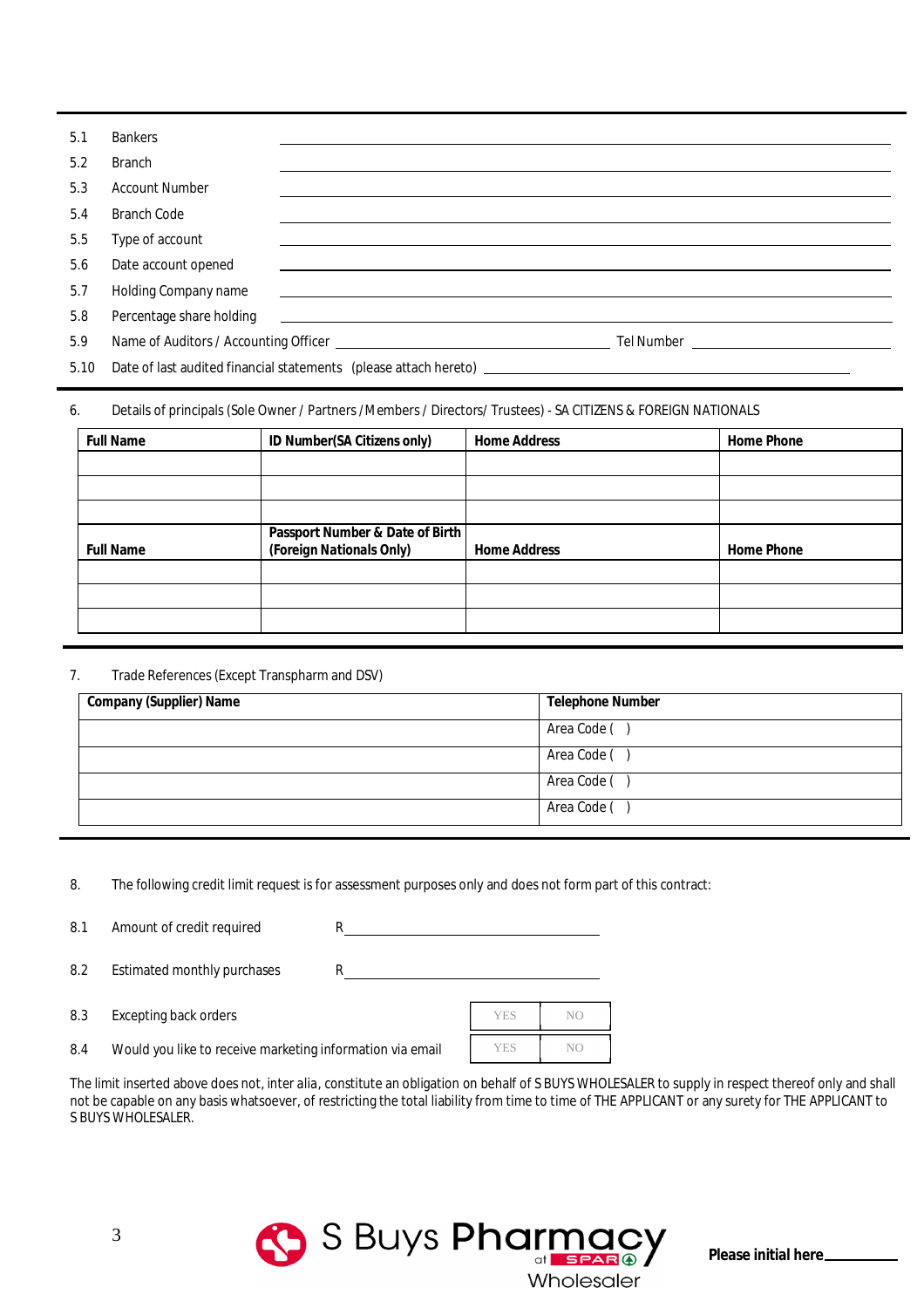| 9.   | In terms of Section 4 (1) (a) (i) of the National Credit Act and Section 5 (2) (b) of the Consumer Protection Act please state: |            |     |  |
|------|---------------------------------------------------------------------------------------------------------------------------------|------------|-----|--|
| 9.1  | Does THE APPLICANT'S ASSET VALUE or ANNUAL TURNOVER exceed R 1 million?                                                         | <b>YES</b> | NO. |  |
| 9.2  | Does THE APPLICANT'S ASSET VALUE or ANNUAL TURNOVER exceed R 2 million?                                                         | <b>YES</b> | NO. |  |
|      |                                                                                                                                 |            |     |  |
| 10.  | In terms of the Companies Act 71, of 2008 please state:                                                                         |            |     |  |
| 10.1 | Is THE APPLICANT currently under Business Rescue?                                                                               | <b>YES</b> | NO. |  |
| 10.2 | Does THE APPLICANT intend to apply for Business Rescue within the                                                               | <b>YES</b> | NO. |  |

# **Please attach certified copies of the documentation applicable to your business:**

*SAPC = South African Pharmacy Council; DOH = Department of Health*

|    |                                                                                                     | Tick Box |
|----|-----------------------------------------------------------------------------------------------------|----------|
|    | <b>ALL Applicants</b>                                                                               |          |
| 1. | Registration Document for the Legal Entity.                                                         |          |
| 2. | Copy of cancelled cheque or Bank Letter.                                                            |          |
| 3. | ID documents – OWNER / ALL MEMBERS (in case of a CC) / ALL DIRECTORS (in case of a company).        |          |
| 4. | Tax Clearance Certificate                                                                           |          |
|    | <b>PHARMACY - Retail and/or Hospital</b>                                                            |          |
| 1. | SAPC, Recording document - Pharmacy Registration Certificate.                                       |          |
| 2. | SAPC, Recording document - Pharmacy Owner.                                                          |          |
| 3. | SAPC, Recording document - Responsible Pharmacist.                                                  |          |
| 4. | DOH, Recording document - Pharmacy License                                                          |          |
|    | <b>Doctor</b>                                                                                       |          |
| 1. | HPCSA (Health Professions Council South Africa) - Certificate of Registration.                      |          |
| 2. | DOH, Recording document - Dispensing License.                                                       |          |
| 3. | Copy of Prescription or Letterhead, confirming Practice details & RAMS number.                      |          |
|    | SPAR Central Office and Regional Manager (Only applicable to Pharmacy at SPAR Account Applications) |          |
| 1. | SPAR DC Commence Supply letter                                                                      |          |
| 2. | Co-Signed Credit Limit Recommendation                                                               |          |
| 2. | Feasibility                                                                                         |          |
|    |                                                                                                     |          |

# **DECLARATION IN TERMS OF THE MEDICINES AND RELATED SUBSTANCES CONTROL ACT OF 1965**

I hereby declare that the \*Legal entity **represented by me OR that \*I in my private capacity am/is** (**\***delete whichever is not applicable) entitled in terms of the **Medicines and Related Substances Control Act** (Act 101 of 1965) to receive, handle or distribute medicines and related substances as defined by the said Act and act as the responsible person in terms of the said Act.

| Name:          |                          |
|----------------|--------------------------|
|                |                          |
| Date:          |                          |
| $\overline{4}$ | <b>6</b> S Buys Pharmacy |

**Please initial here\_** 

Wholesaler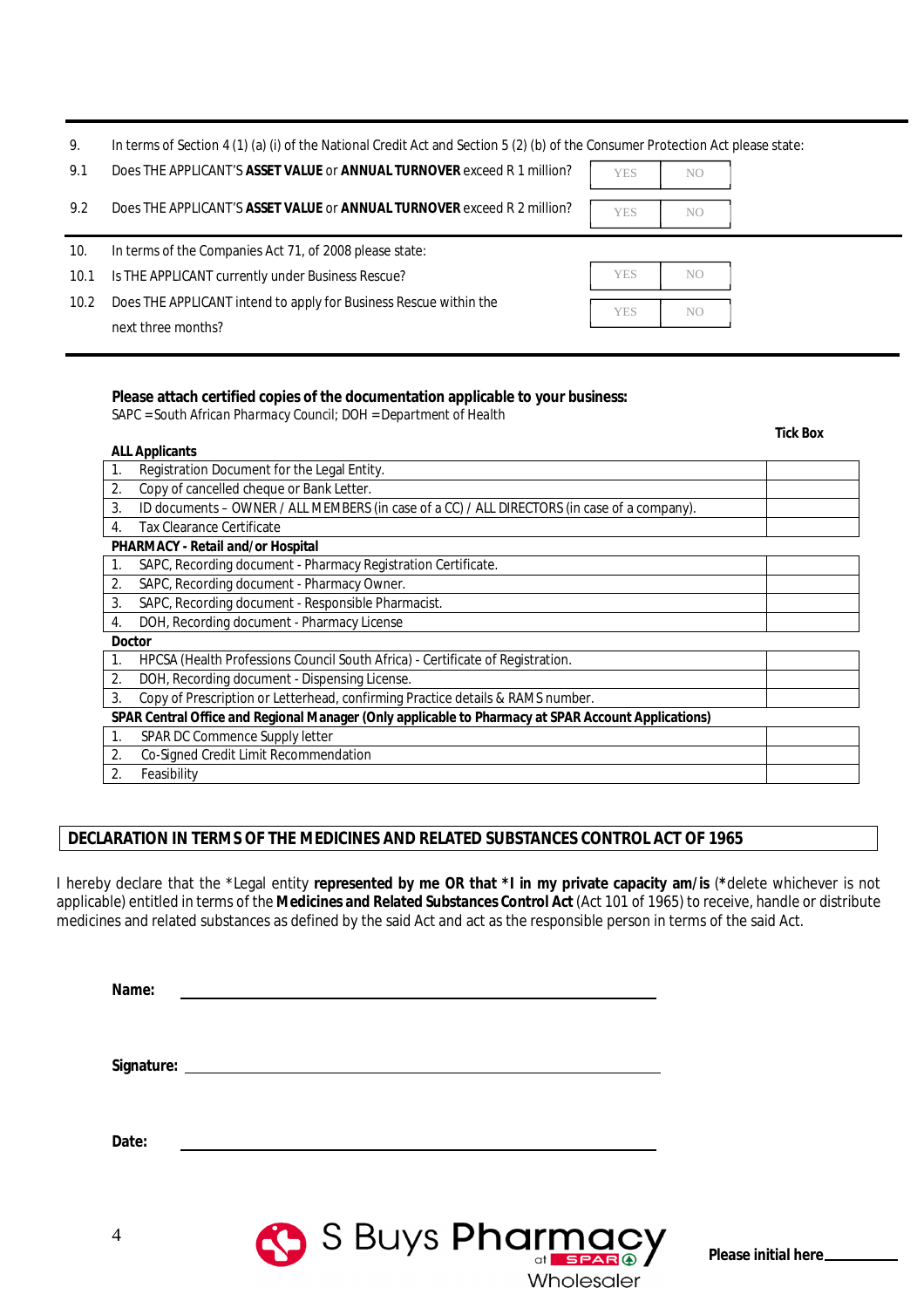## **THE APPLICANT or its duly authorised agent does hereby apply for credit facilities with S BUYS WHOLESALER and in consideration thereof THE APPLICANT does hereby accept the following terms and conditions:**

#### **1. Credit terms**

- **1.1** THE APPLICANT agrees that any amount reflected in a Tax Invoice shall be due and payable unconditionally (a) Cash on Delivery; or (b) if THE APPLICANT is a Credit Approved Customer, within 30 days from the end of the month in which a Tax Invoice has been issued by S BUYS WHOLESALER. Settlement is effected only on receipt of cash or due honor of cheque or similar payment instrument and shall be made to S BUYS WHOLESALER free of exchange and without deductions of any nature. Any credit facilities granted to THE APPLICANT by S BUYS WHOLESALER is entirely at the discretion of S BUYS WHOLESALER, and may be withdrawn at any time.
- **1.2** THE APPLICANT agrees to accept the receipt of electronic format statements, tax invoices, shipment documents (proof of delivery), credit and debit notes from S BUYS WHOLESALER, which will be transmitted via email, and the following conditions thereto as required by South African Revenue Services and in terms of the provisions of the Value-Added Tax Act for the issuing of tax invoices, credit and debit notes:
	- **1.2.1** Electronic documents (tax invoices, credit and debit notes) will be transmitted and issued to THE APPLICANT in 128bit encrypted PDF file format.
	- **1.2.2** Both THE APPLICANT and S BUYS WHOLESALER shall retain the electronic documents in its original encrypted format for a period of five years from the date of the delivery to which it relates.
	- **1.2.3** The transmitted electronic document will constitute the original statement, tax invoice, credit or debit note. No other tax invoice, credit or debit note will be issued in respect of any specific delivery, unless as a copy of the original document.
- **1.3** Should THE APPLICANT have a valid reason to dispute a *no entry* raise on the Tax or Commercial Invoice, it shall do so within 14 days of the date of the Invoice, failing which, such entry shall be deemed to be correct and payable.
- **1.4** The agreement will only become enforceable once S BUYS WHOLESALER accept and countersigns the application for credit facilities by THE APPLICANT.

## **2. Change of address**

THE APPLICANT undertakes to notify S BUYS WHOLESALER in writing within 7 (seven) days of any change of address.

## **3. Change of ownership**

THE APPLICANT undertakes to notify S BUYS WHOLESALER, in writing, within 20 (twenty) days of any change in ownership of THE APPLICANT'S business, or should THE APPLICANT be a company, of its share transactions whereby the majority shareholding is affected. THE APPLICANT acknowledges that immediately upon any change of Ownership in THE APPLICANT any outstanding amount whether due or not shall be deemed to be forthwith payable by THE APPLICANT to S BUYS WHOLESALER.

## **4. Domicilium**

THE APPLICANT and the signatory hereto chooses *Domicilium Citandi et Executandi* (in other words, the address at which the Applicant and the signatory will accept all notices, legal documents and the like, whether or not the Applicant and/or the signatory is still at the address chosen) for all purposes arising out of this application at the physical address stipulated in Section A, clause 3.2 of this application.

#### **5. Consent to sharing information and retention periods**

- **5.1** For the purposes of making credit risk management decisions and preventing fraud, THE APPLICANT hereby warrants that S BUYS WHOLESALER has consent to:-
	- **5.1.1** Carry out a credit enquiry on THE APPLICANT and the Directors/Members/Partners/Trustees/Principals of THE APPLICANT from time to time with one or more credit bureaus, credit information agents, credit insurance companies or other creditors (trade references) of THE APPLICANT'S in terms of this agreement.
	- **5.1.2** S BUYS WHOLESALER may transmit details to credit bureaus, credit information agents, credit insurance companies or other creditors of THE APPLICANT'S of how THE APPLICANT has performed in meeting his/her/its obligations in terms of this agreement.
	- **5.1.3** If THE APPLICANT fails to meet his/her/its commitments to S BUYS WHOLESALER, S BUYS WHOLESALER may record THE APPLICANT'S nonperformance with credit bureaus, credit information agents, credit insurance companies or other creditors of THE APPLICANT.
- **5.2** Such information shall be retained for periods as stipulated in any applicable law, but no longer than the duration of the validity of this agreement. Where THE APPLICANT has not used a facility under this agreement for 12 months, THE APPLICANT will be required to re-apply for such a facility.
- **5.3** S BUYS WHOLESALER is required to collect, process and share THE APPLICANT'S personal information. THE APPLICANT'S personal information is collected and processed by S BUYS WHOLESALER'S staff, representatives and sub-contractors and S BUYS WHOLESALER makes every effort to protect and secure THE APPLICANT'S personal information. THE APPLICANT is entitled at any time to request access to the information S BUYS WHOLESALER has collected, processed and shared.

# **6. Pricing increments**

Prices quoted by S BUYS WHOLESALER are determined from time to time and are subject to increases, at the discretion of S BUYS WHOLESALER. S BUYS WHOLESALER shall be entitled to increase the cost of goods delivered or services rendered to THE APPLICANT without prior written notice.

#### **7. Valid orders**

**7.1** In the event of any order being given to S BUYS WHOLESALER on an order form reflecting THE APPLICANT'S name as the entity from which the order emanates, such order shall be deemed to have emanated from THE APPLICANT, notwithstanding the fact that such order may have been given or signed by a person not authorised by THE APPLICANT, and such order will be deemed to constitute valid delivery. It is further the sole responsibility of THE APPLICANT to determine that goods ordered are suitable for the purposes of the intended use.

**7.2** Orders will only be accepted for the value of R200.00 or more, or as otherwise arranged with individual APPLICANTS.

#### **8. Delivery**

- **8.1** THE APPLICANT agrees that the signature of any agent, contractor, sub-contractor or employee of THE APPLICANT on S BUYS WHOLESALER'S official delivery note/invoice/waybill, or the delivery note of any authorised independent carrier will constitute valid delivery of the goods purchased.
- **8.2** Any delivery date stated on any order confirmation is approximate only. S BUYS WHOLESALER shall not be bound by that date, but will make all reasonable efforts to deliver by that date.
- **8.3** Whilst S BUYS WHOLESALER will endeavour to ensure that goods are delivered timeously, it shall not be responsible for any delays in the delivery of such goods, and THE APPLICANT shall not be entitled to refuse acceptance of such late deliveries.
- **8.4** All deliveries are subject to the availability of the goods and S BUYS WHOLESALER shall be entitled in its sole discretion, to split delivery of the goods ordered by THE APPLICANT, in the quantities and on the dates it decides and to invoice them separately to THE APPLICANT excluding export deliveries.

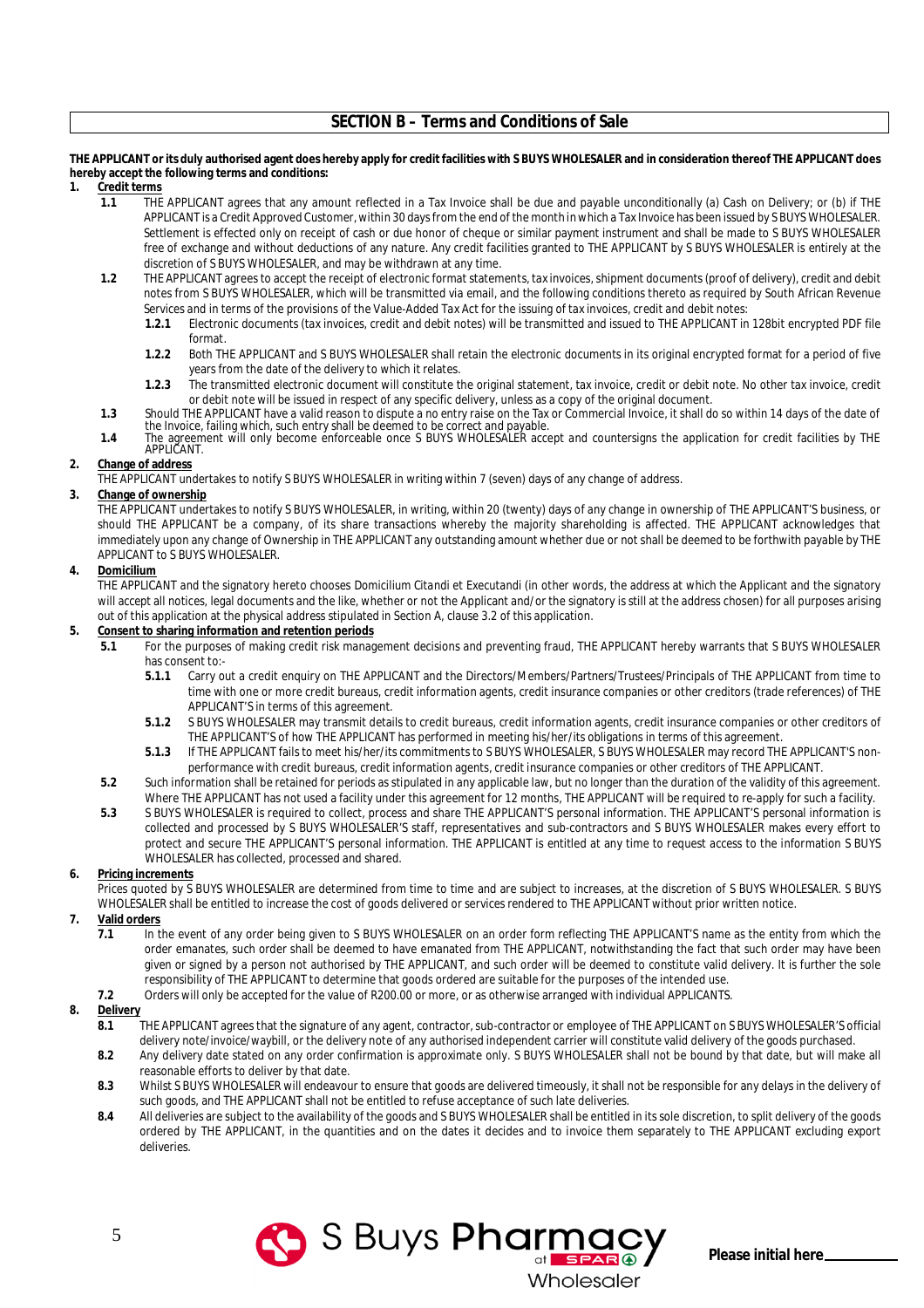- **8.5** If THE APPLICANT fails to take delivery of the products ordered, or in any way delays the delivery of the products ordered, then the risk in the products shall immediately pass to THE APPLICANT and THE APPLICANT shall be liable to pay the S BUYS WHOLESALER the reasonable costs of storing, insuring, and handling the products until delivery takes place.
- 8.6 THE APPLICANT shall be barred from lodging any claim in respect of discrepancies between the products charged and the products delivered unless THE APPLICANT has specified on the delivery note the nature of the discrepancy.
- 8.7 The risk in and to the goods shall pass from S BUYS WHOLESALER to THE APPLICANT at the time of delivery notwithstanding that ownership will not pass to THE APPLICANT until full payment of the purchase price and additional finance charges on arrear amounts and all amounts payable under and in terms of this agreement have been paid in full. Delivery shall be deemed to have taken place against signature of S BUYS WHOLESALER'S delivery note, proof of posting if the goods are posted to THE APPLICANT or delivery to the South African Transport Services or Road Carrier if the goods are railed or transported by S BUYS WHOLESALER. The Post Office/South African Transport Services or Road Carrier shall act as the agent of THE APPLICANT.
- **8.8** S BUYS WHOLESALER reserves the right to enter the premises of the user, or the owner of the premises in which the goods are situated, to execute claim of ownership. THE APPLICANT undertakes to insure the goods until fully paid for any in the delivery of the order or any part thereof for any cause whatsoever.

# **9. Warranties**

- **9.1** S BUYS WHOLESALER implements the Returns Policy as stipulated by the manufacturers in accordance with their international quality assurance standards. As such, products are not sold on a sale or return basis, with the following exceptions:
	- **9.1.1** If goods were supplied in error, incorrectly supplied or were damaged in transit, provided that S BUYS WHOLESALER is notified within 24 working hours from delivery;
	- **9.1.2** Product recall; and/or
	- **9.1.3** Quality complaint.
- **9.2** No fridge-line items will be accepted for either creditor return. It is for this reason that written confirmation is required for orders for all fridge line items. S BUYS WHOLESALER's returns procedures have been designed in order to support product security systems. To support the batch-tracking facility, only stock that has been purchased from S BUYS WHOLESALER will be considered for return subject to the conditions stipulated above.
- **9.3** Furthermore, in the event of goods being supplied in error, or expired products, S BUYS WHOLESALER cannot accept for credit any items that are not in a re-saleable condition, including products that have been marked for future customer pricing.
- **9.4** Should a product supplied to THE APPLICANT by S BUYS WHOLESALER be faulty or require return for credit and where a warranty is applicable, THE APPLICANT shall contact S BUYS WHOLESALER within fourteen (14) days from the goods becoming defective and arrange for the goods to be returned to S BUYS WHOLESALER, where applicable.
- **9.5** Claims in respect of incorrect deliveries or damaged goods will only be considered if made in writing within 24 Hours of delivery of the goods, after which time THE APPLICANT shall be deemed to have received and accepted the goods in good order and in full compliance with the order placed. A reference number to claim credit should be obtained from S BUYS WHOLESALER.
- **9.6** Liability under clause 9.4 is restricted to the cost of replacement of faulty goods or granting of a credit to the value of such goods. Any goods returned must be accompanied by the original tax invoice as issued by S BUYS WHOLESALER.
- **9.7** All warranties and guarantees shall become immediately null and void should any equipment be tampered with; seals be broken; or should the goods be operated outside of specifications. Damage caused by lightning strikes, power surges, power spikes, or other incidents beyond the control of S BUYS WHOLESALER are not covered in any warranties.
- **9.8** Should S BUYS WHOLESALER find no fault with the returned goods, this will be returned to THE APPLICANT, and a 10% handling fee will be charged.

# **10. Copyright**

THE APPLICANT acknowledges S BUYS WHOLESALER'S intellectual property rights in the goods and shall not infringe such intellectual property rights.

# **11. Payment to S BUYS WHOLESALER**

S BUYS WHOLESALER does not appoint the Post Office as its agents for payments by post. All payments shall be made to S BUYS WHOLESALER'S place of business from where the goods were ordered. In the event of any payments being mislaid; lost in the post; or transferred to the incorrect banking account THE APPLICANT shall still be liable to S BUYS WHOLESALER for payment. Should S BUYS WHOLESALER at any time advise THE APPLICANT of any change to S BUYS WHOLESALER'S banking account details THE APPLICANT shall confirm such change with a Manager of S BUYS WHOLESALER before effecting any further payments, provided however that nothing contained herein shall be interpreted as obliging S BUYS WHOLESALER to afford THE APPLICANT any such indulgence to effect payment after due date.

# **12. Reservation of ownership**

Until such time as THE APPLICANT has paid the purchase price in full in respect of any purchase of goods, the ownership in and to all such goods shall remain vested in S BUYS WHOLESALER. S BUYS WHOLESALER shall, in its sole discretion, without notice to THE APPLICANT, be entitled to take possession of any such goods which have not been paid for and in respect of which payment is overdue, in which event THE APPLICANT shall be entitled to a credit in respect of the goods so returned being the price at which the goods are sold or the value thereof as determined by S BUYS WHOLESALER. THE APPLICANT hereby waives any right it may have for a spoliation order against S BUYS WHOLESALER in the event that S BUYS WHOLESALER takes possession of any goods.

# **13. Responsibility for losses, damages or delays**

- **13.1** S BUYS WHOLESALER will not be in any way responsible for losses; consequential losses; damages or delays sustained by THE APPLICANT, irrespective of whether this is caused by or arising from any error; discrepancy; defect on specifications; measurements or other instructions; natural disasters, unavoidable accidents of any kind, acts of the State's enemies, riots, lockouts, cessation of labour, transport delays, shortened hours of labour, insurrection, war, the imposition of any trade boycotts or sanctions of trade restrictions by any government, authority, company or organization or person or persons, whether within the Republic of South Africa or anywhere else, or any other cause or contingency whatsoever beyond the control of S BUYS WHOLESALER.
- **13.2** S BUYS WHOLESALER provides no guarantees or warranties (whether express or implied) as to the suitability of any goods for any purpose for which they are required.

# **14. Defaulting in payment**

In the event of THE APPLICANT defaulting in making payment of any amount that has become due and owing, then the full balance outstanding (whether due or not) will immediately become due and payable without notice to THE APPLICANT.

# **15. Interest on overdue accounts**

S BUYS WHOLESALER shall be entitled to charge THE APPLICANT interest at the rate of **2%** (two percent) per month from the moment any debt becomes overdue, provided however that nothing contained herein shall be interpreted as S BUYS WHOLESALER affording THE APPLICANT any indulgence to make payment after due date.

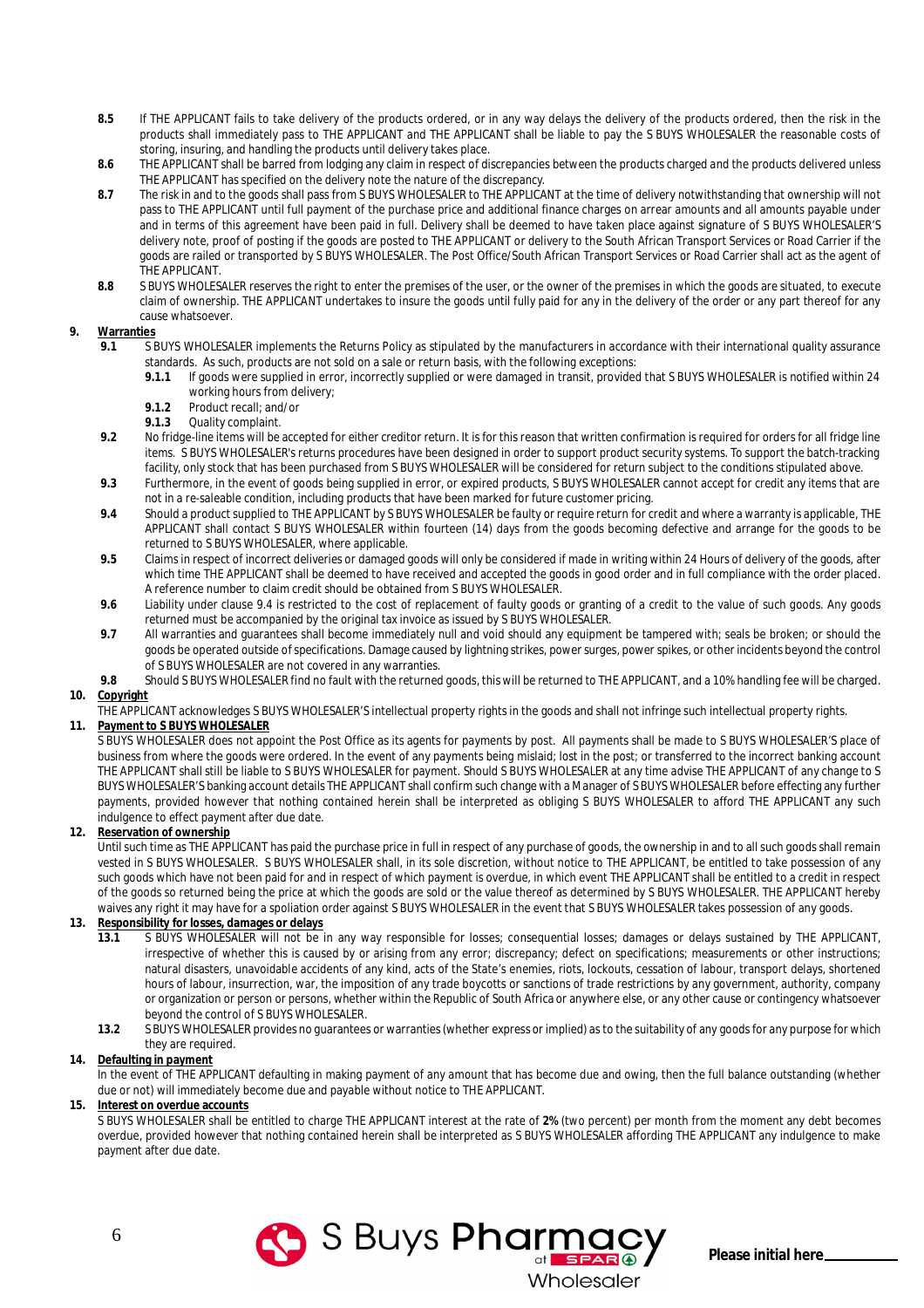# **16. Proof of Claims**

A certificate signed by a manager or any director of S BUYS WHOLESALER -whose position and signature shall not be necessary to prove - reflecting the amount owing by THE APPLICANT to S BUYS WHOLESALER, in respect of any credit facilities granted to THE APPLICANT relating to THE APPLICANT'S dealings with S BUYS WHOLESALER, and of the fact that such amount is due, owing and unpaid shall be considered as adequate proof – on its mere production –of the outstanding amount for the purpose of any action (whether by way of provisional sentence or otherwise), proof of debt on insolvency or for any purpose whatsoever where the amount of such claims is required to be established, and it shall rest with THE APPLICANT to prove that such amount is not owing and/or due and unpaid.

## **17. Consent to jurisdiction**

Notwithstanding the amount which may at any time be owing by THE APPLICANT to S BUYS WHOLESALER, the parties do hereby consent, in terms of Section 45 of the Magistrates Court Act (No 32 of 1944 as amended), to the Jurisdiction of the Magistrate's Court for the determination of any action or proceeding which may be brought by S BUYS WHOLESALER against THE APPLICANT arising out of any transaction between the parties, it being recorded that S BUYS WHOLESALER shall be entitled, but not obliged, to bring any action or proceeding in the said court.

## **18. Recovery of legal /collection costs**

Should S BUYS WHOLESALER instruct its attorneys or collection agent to collect any overdue amounts, or to take any action against THE APPLICANT in the implementation or protection of S BUYS WHOLESALER'S rights, S BUYS WHOLESALER shall be entitled to the recovery of all legal or collection costs arising there from, on the scale as between attorney, agent or collection agency and own client.

# **19. Privacy**

- **19.1** THE APPLICANT consents to have their personal information processed only for the purpose of this application for a credit facility in order to carry out actions for the conclusion and/or performance of this agreement.
- **19.2** THE APPLICANT further consents that S BUYS WHOLESALER may need to disclose and share your information with a third party in order to confirm/provide your details, necessary reports, analyses or advice.
- **19.3** S BUYS WHOLESALER will take reasonable precautions to ensure that the third party will protect your Personal Information as is also required from us.

## **20. Non-waiver of rights**

Any condonation of any breach of any of the provisions hereof or other act or relaxation, indulgence or grace on the part of S BUYS WHOLESALER shall not in any way operate as or be deemed to be a waiver by S BUYS WHOLESALER of any rights under this contract, or be construed as a novation thereof.

#### **21. Severability of clauses**

Each clause of these conditions of sale is severable, the one from the other and if any one or more clauses are found to be invalid or unenforceable, that clause/clauses shall not affect the balance of these conditions of sale, which shall remain of full force and effect.

#### **22. Entire agreement**

This contract contains the entire agreement between the parties and any other terms thereof whether express or implied or excluded here from and any variations, cancellations or additions to this contract shall not be of any force or effect unless reduced to writing and signed by the parties or their duly authorised signatories. The agreement shall be governed by the laws of the Republic of South Africa. THE APPLICANT and THE SURETY / SURETIES, by their signatures hereunder, confirm that the information submitted in this application is true and correct in all respects and that they are entirely familiar with the terms and conditions contained herein.

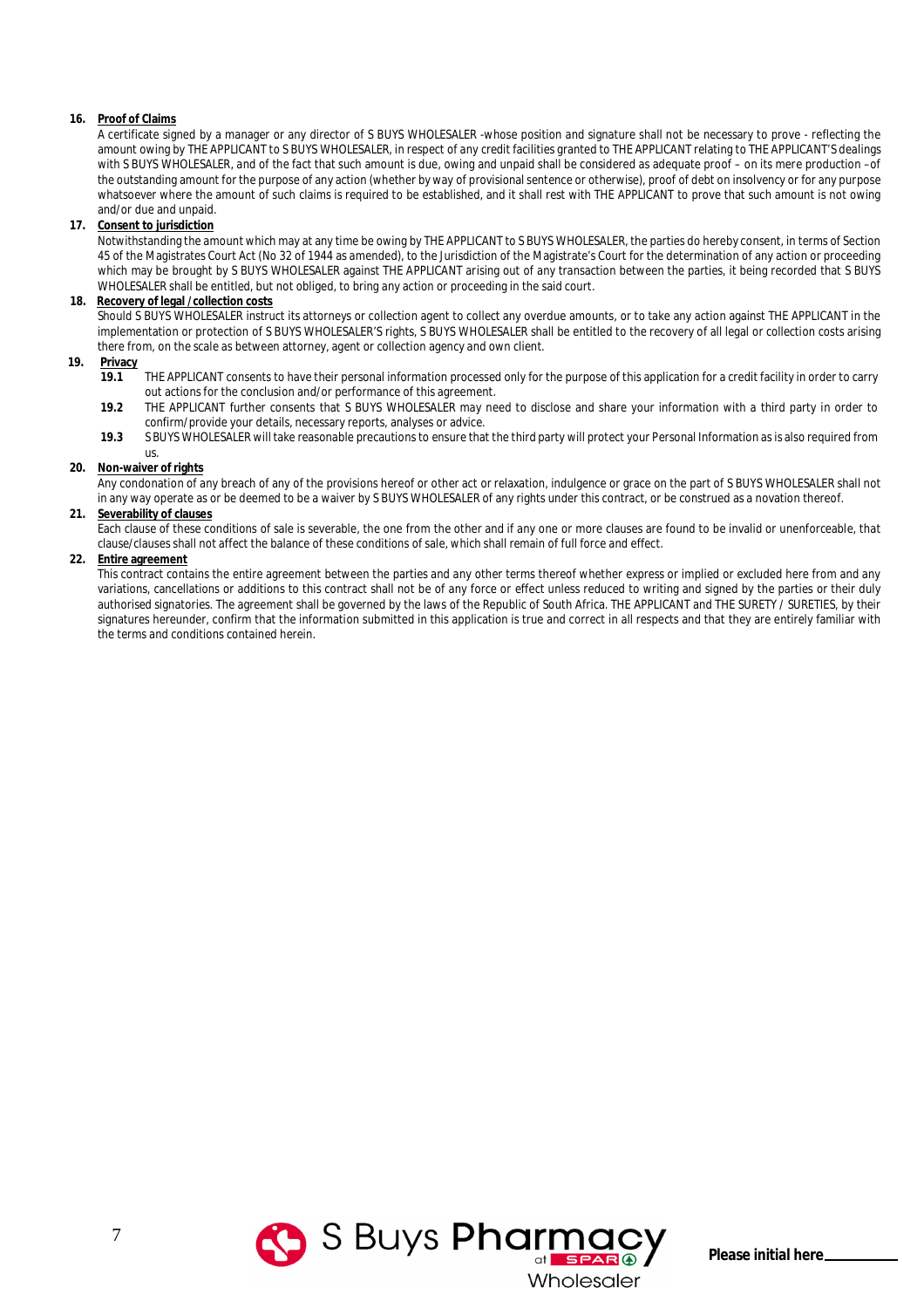#### **ACCEPTANCE OF SURETYSHIP:**

**I, the undersigned:**

| Name: |  |  |
|-------|--|--|
|       |  |  |

**ID Number:**

**by my signature hereto (which appears below) do hereby bind myself in my private and individual capacity as surety and co-principal debtor with THE APPLICANT in favor of S BUYS WHOLESALER for the due performance of any obligation of THE APPLICANT and for the payment to S BUYS WHOLESALER by THE APPLICANT of any amounts which may now or at any time be or become owing to S BUYS WHOLESALER by THE APPLICANT, from whatsoever cause arising and including, but without limiting the generality of the afore going, any claims and actions against THE APPLICANT acquired by way of cession. This suretyship shall be a continuing covering guarantee/surety which may only be cancelled in writing by S BUYS WHOLESALER and then only, in the event that the sums then owing by THE APPLICANT (whether due or not) to S BUYS WHOLESALER have been paid in full. If THE APPLICANT is placed under business rescue, this will constitute a default in terms of this agreement, which justifies S BUYS WHOLESALER enforcing the suretyship for the full outstanding balance, notwithstanding that the creditors in any Business Rescue proceedings may agree to a reduced settlement of the overall debt. I acknowledge and understand that as surety and coprincipal debtor, I waive and renounce the benefits of the legal exceptions:**

- **Excussion – the right to require S BUYS WHOLESALER to first proceed against THE APPLICANT for payment of any debt owing to S BUYS WHOLESALER before proceeding against the surety;**
- **Cession of Action – the right to require S BUYS WHOLESALER to give cession of the action for payment of debts to the surety before any action against the surety may be taken;**
- **The benefit of simultaneous citation and division of debt – the right of a co-surety to be liable only for his/her pro-rata share of the principal debt.**

**I furthermore bind myself irrevocably to all of the terms and conditions set out in this agreement.**

| Signed at the control of the control of this control of the control of the control of the control of the control of the control of the control of the control of the control of the control of the control of the control of t<br>Witnesses. |                 | $20$ $\qquad$ | before the undersigned |
|----------------------------------------------------------------------------------------------------------------------------------------------------------------------------------------------------------------------------------------------|-----------------|---------------|------------------------|
| Signature:                                                                                                                                                                                                                                   |                 |               |                        |
| As Witness (1):                                                                                                                                                                                                                              | As Witness (2): |               |                        |
| Name:                                                                                                                                                                                                                                        | Name:           |               |                        |
|                                                                                                                                                                                                                                              |                 |               |                        |
| ID Number:                                                                                                                                                                                                                                   | ID Number:      |               |                        |
| Signature:                                                                                                                                                                                                                                   | Signature:      |               |                        |